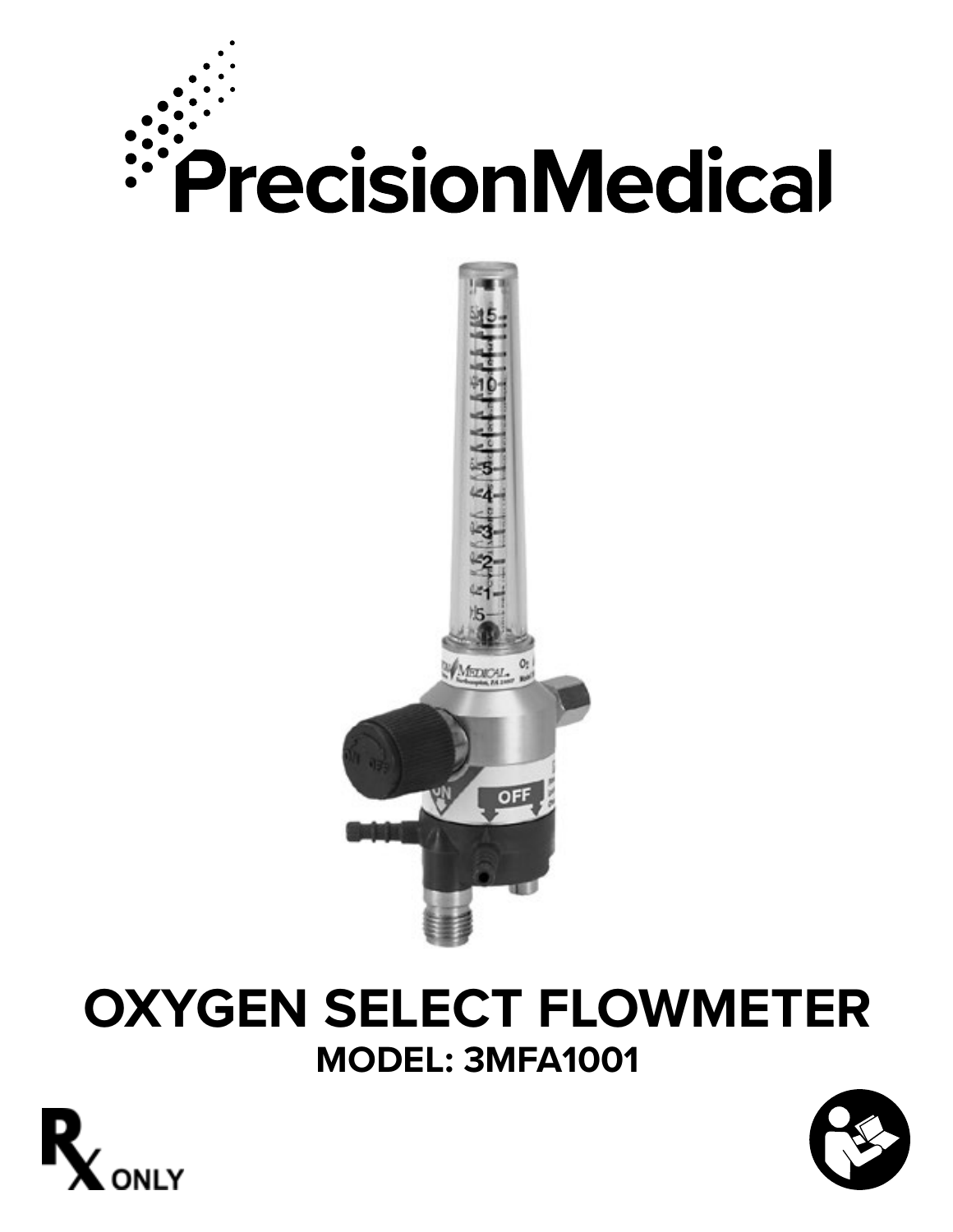## **RECEIVING / INSPECTION**

Remove the Precision Medical, Inc. *Flowmeter* from the packaging and inspect for damage. If there is any damage, DO NOT USE and contact your Provider.

# **INTENDED USE**

The *Flowmeter* is intended for use by physicians, respiratory therapists and other authorized hospital personnel to administer selected doses of medical oxygen to a patient.

# **READ ALL INSTRUCTIONS BEFORE USING**

This manual instructs a Professional to install and operate the *Flowmeter*. This is provided for your safety and to prevent damage to the *Flowmeter*. If you do not understand this manual, DO NOT USE the *Flowmeter* and contact your Provider.

# **SAFETY INFORMATION - WARNINGS AND CAUTIONS**

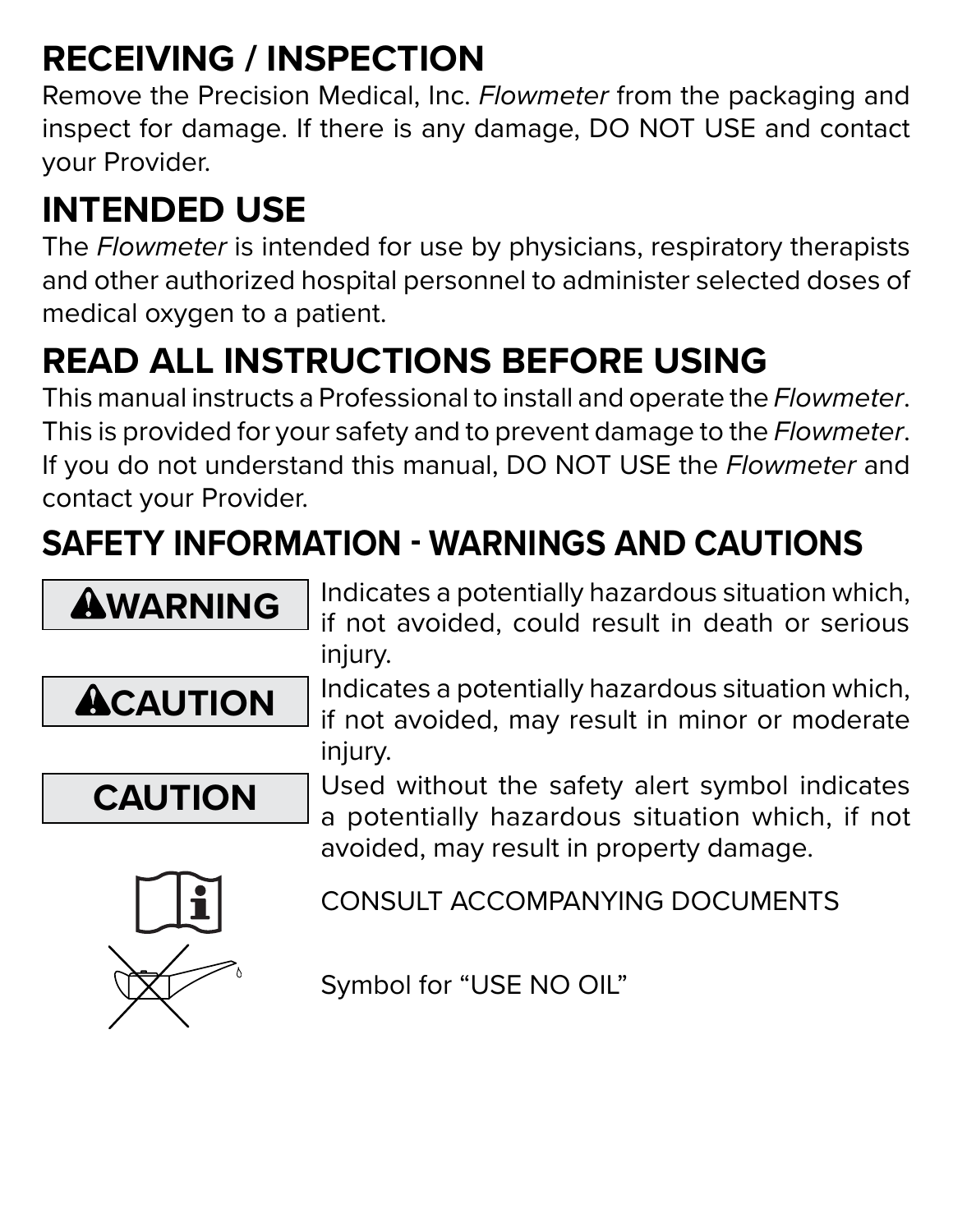# **AWARNING**

- **• ALWAYS** confirm prescribed flow before administering to patient and monitor flow on a frequent basis.
- This Flowmeter contains magnetic, ferrous material that may affect the results of an MRI.
- **• ALWAYS** rotate and lock connector body into place before using the Flowmeter. After activating Flowmeter, be sure patient is receiving flow from proper outlet port.
- FLOW IS ONLY DELIVERED to the selected port indicated by the "ON" arrow  $\mathbf{\mathbf{\mathbb{F}}}.$

NO FLOW is delivered to the ports indicated by the "OFF" arrows  $\frac{1}{2}$ .

### **To Reduce the Risk of Fire or Explosion:**

- **• ALWAYS** follow ANSI and CGA standards for Medical Gas Products and Flowmeters (E-7) and Oxygen Handling (G-4).
- **• DO NOT** use oils, greases, organic lubricants or any combustible materials on or near this Flowmeter.
- **DO NOT** use near any type of flame or flammable/explosive substances, vapors or atmosphere.
- **• DO NOT** smoke in an area where oxygen is being administered.

# **ACAUTION**

- This Flowmeter must be operated with the Flow Tube in a vertical, upright position.
- Only personnel instructed and trained in its use should operate this **Flowmeter**
- Be sure all connections are tight and leak free.
- Only use oxygen-safe leak detector to test for leaks.
- **• DO NOT** autoclave.
- **• DO NOT** gas sterilize with EtO (Ethylene Oxide)
- **• DO NOT** clean with aromatic hydrocarbons.
- **• DO NOT** immerse Flowmeter in any kind of liquid. This will void the warranty.
- Store Flowmeter in a clean area when not in use.
- Only qualified personnel should repair this Flowmeter.

### **(Continued on Inside)**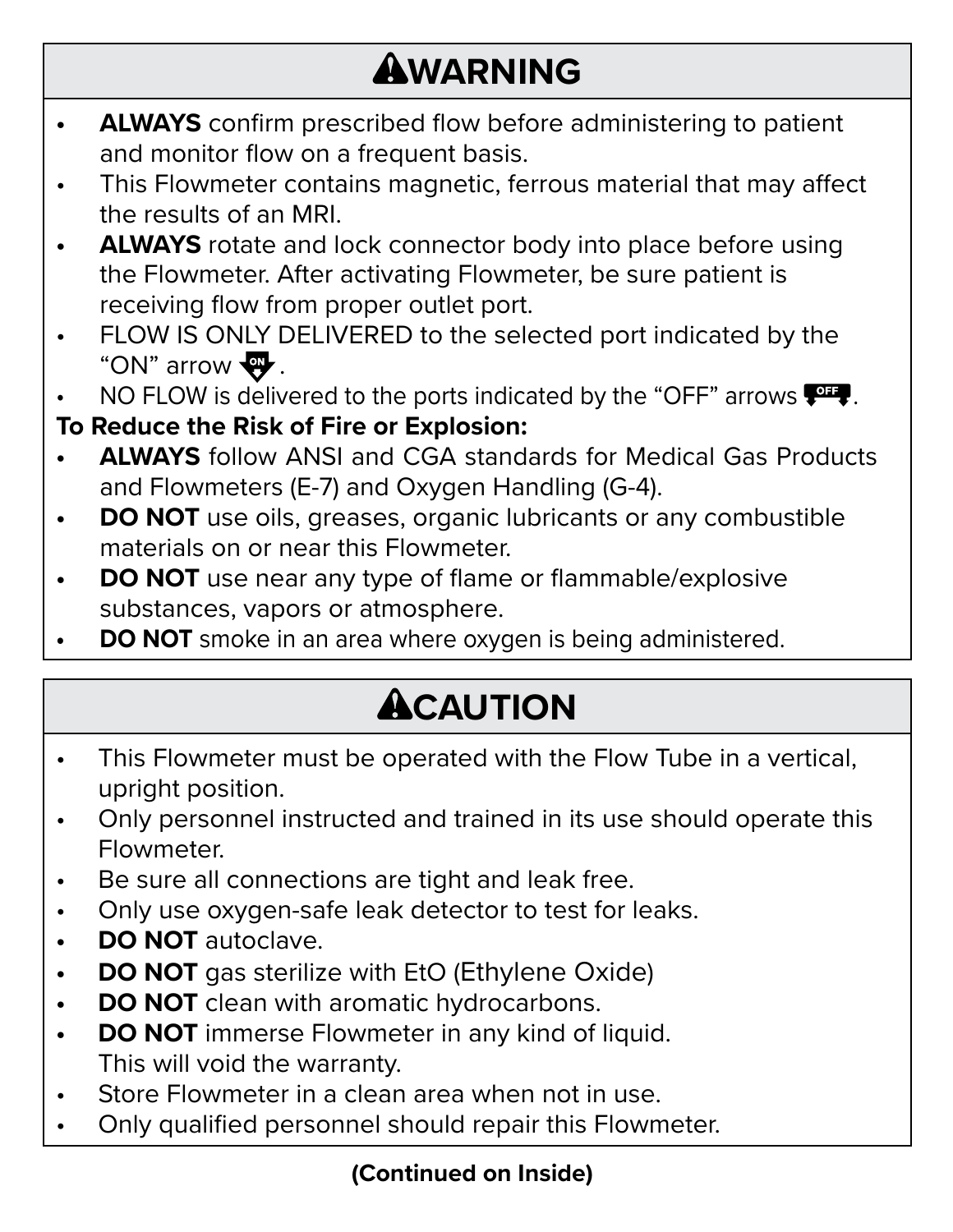## **SPECIFICATIONS**

| Model                                             | 3MFA1001                                                                      |
|---------------------------------------------------|-------------------------------------------------------------------------------|
| <b>Flow Range</b>                                 | $0-15$ $l/min$                                                                |
| Gas                                               | Oxygen                                                                        |
| <b>Increments</b>                                 | $.5$ I/min from $.5$ to $5$ I/min<br>1 I/min from 5 to 15 I/min               |
| <b>Accuracy</b>                                   | $+25$ l/min from $.5$ to 5 l/min<br>$\pm$ .5 $l$ /min from 6 to 15 $l$ /min   |
| <b>Max Flush Flow Range</b>                       | 60 - 80 I/min @ 50 psi (3.4 bar)<br>FOR INTERNATIONAL UNITS SEE PRODUCT LABEL |
| <b>Transport / Storage</b><br><b>Requirements</b> | -40°F (-40°C) to 140°F (60°C)                                                 |

**NOTE:** Storage / Transport outside the specified range may cause damage to the flowmeter.

The effect on accuracy of flow due to variations in ambient temperature is standard accuracy +7.3% @ 32°F (0°C) and -3.0% @ 104°F (40°C).

Flowmeters calibrated at 50 psi (3.4 bar), 70°F (21°C), standard atmospheric pressure.

International flowmeters are calibrated per specifications marked on Flow Tube.

Specifications are subject to change without prior notice.

### **OPERATING INSTRUCTIONS**

## **AWARNING**

Read this User Manual before installing or operating the Flowmeter.

### **CAUTION**

Inspect the Flowmeter for visual damage before use, DO NOT USE if damaged.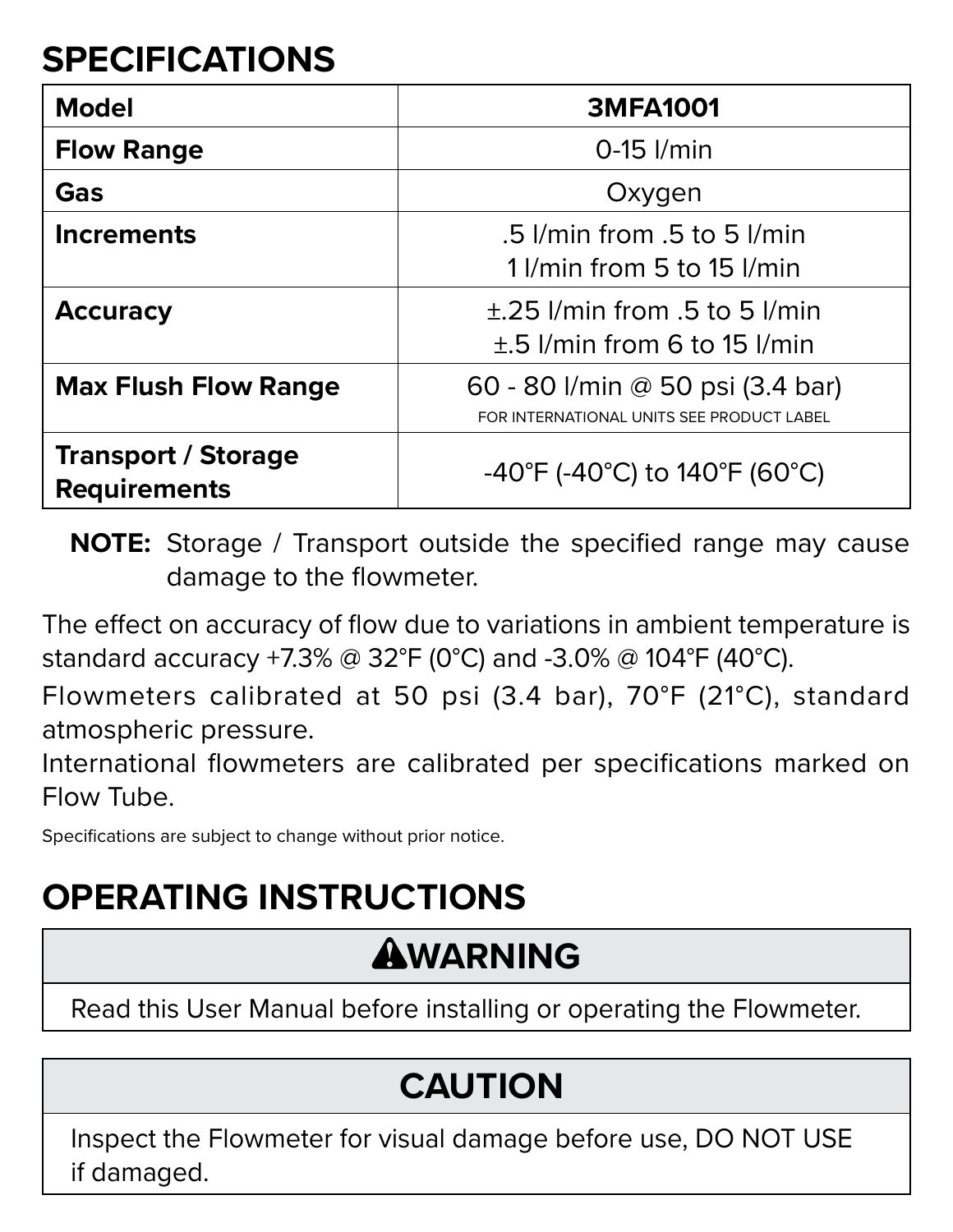- **NOTE:** Precision Medical, Inc. strongly recommends the use a of kink proof Cannula.
- 1. Turn Knob to the "OFF" position.
- 2. Connect the Flowmeter to a 50 psi (3.4 bar) oxygen gas source. For international Flowmeters, connect to appropriate oxygen source pressure.
- 3. Verify that the Float Ball is at the very bottom of the Flow Tube.
	- **NOTE:** If the Float is not resting at the bottom of the Flow Tube, the Flowmeter is leaking; consult the "TROUBLESHOOTING".
- 4. Adjust Flow:

#### To **increase** - Turn Knob **counterclockwise**

#### To **decrease** - Turn Knob **clockwise**

- 5. Set flow by aligning center of Float Ball with indicator lines on the Flow Tube.
- 6. Adjusting flow beyond the last calibrated indicator line will result in an undetermined flow.
- 7. To obtain maximum flush flow, turn Knob fully Counterclockwise.
	- **NOTE:** Flush flow is any flow above the last calibrated line on the Flow Tube with an unrestricted flow, as per Specifications.
- 8. Connect up to three (3) medical devices to the outlet ports.
- 9. Push the Locking Button UP and rotate Connector Body to align the "ON" indicating  $\overline{\mathbf{w}}$  arrow with the desired outlet port. "OFF" indicating arrows  $\bullet$  should align with the other two (2) ports not in use.

# **AWARNING**

- **• ALWAYS** rotate and lock connector body into place before using the Flowmeter. After activating flowmeter, be sure patient is receiving flow from proper outlet port.
- FLOW IS ONLY DELIVERED to the selected port indicated by the "ON" arrow  $\mathbf{\mathbf{\mathcal{F}}}.$
- NO FLOW is delivered to the ports indicated by the "OFF" arrows  $\overline{\mathbf{P}^{\text{ref}}}.$

### **To avoid injury to patient:**

• ALWAYS confirm prescribed flow before administering to patient and monitor flow on a frequent basis.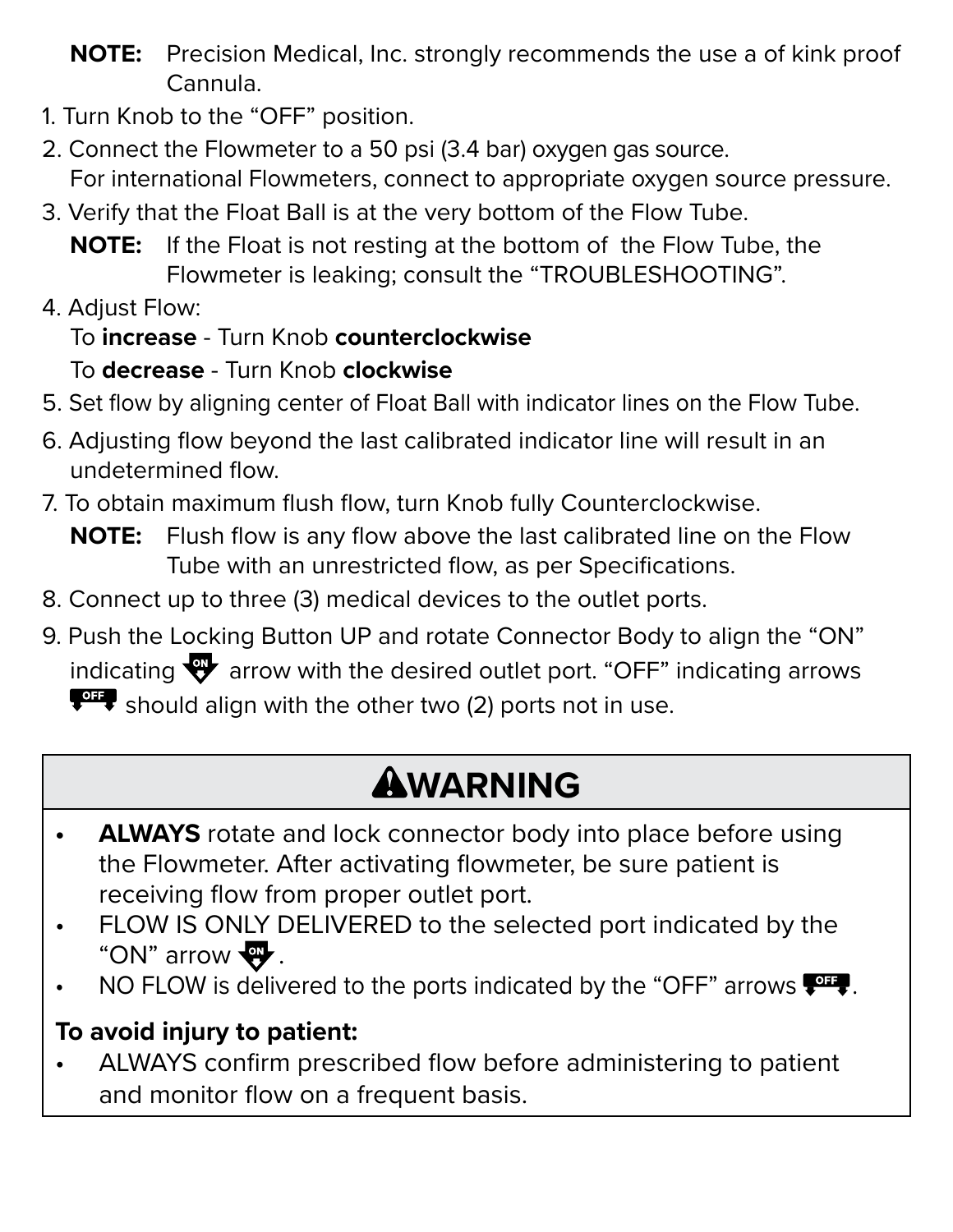## **CAUTION**

- **DO NOT** over tighten Knob when turning off. This will cause damage to the Flowmeter.
- Pressures other than those indicated on the Flow Tube may affect the accuracy of the indicated flow.
- Gas Temperatures other than 70°F (21°C) may affect the accuracy of the indicated flow.
- Attaching accessories to the outlet (which may increase resistance to outlet flow) may change indicated flow but will not affect the accuracy of the flow.
- ONLY use oxygen indexed fittings to connect Flowmeter to oxygen source.

## **CLEANING INSTRUCTIONS**

- 1. Disconnect all connections before cleaning.
- 2. Clean exterior surfaces of the Flowmeter with a cloth dampened with a mild detergent and water.
- 3. Wipe dry with a clean cloth.

## **TROUBLESHOOTING**

If the Flowmeter fails to function, consult your Provider or Precision Medical, Inc.

| <b>Problem</b>                | <b>Probable Cause</b>              | Remedy                                                              |
|-------------------------------|------------------------------------|---------------------------------------------------------------------|
| Will not shut off             | $\cdot$   eak<br>• Defective Valve | • Replace Tetraseal and/or Housing<br>• Replace Body Assembly       |
| <b>Sticking Float Ball</b>    | • Debris in Flow Tube              | • Clean Flow Tube                                                   |
| Unable to set<br>desired flow | • Blocked Inlet                    | • Replace Body Assembly                                             |
| Knob will not turn            | • Valve seized                     | • Replace Body Assembly                                             |
| No flow at outlet             | • Outlet port in<br>"OFF" position | • Align Outlet port with "ON" arrow<br>• Turn Knob counterclockwise |

### **RETURNS**

Returned products require a Returned Goods Authorization (RGA) number. Any product returned to Precision Medical, Inc. must be packaged in a sealed container to prevent damage. Precision Medical, Inc. will not be responsible for goods damaged in transit. Refer to Precision Medical, Inc. Return Policy on our website.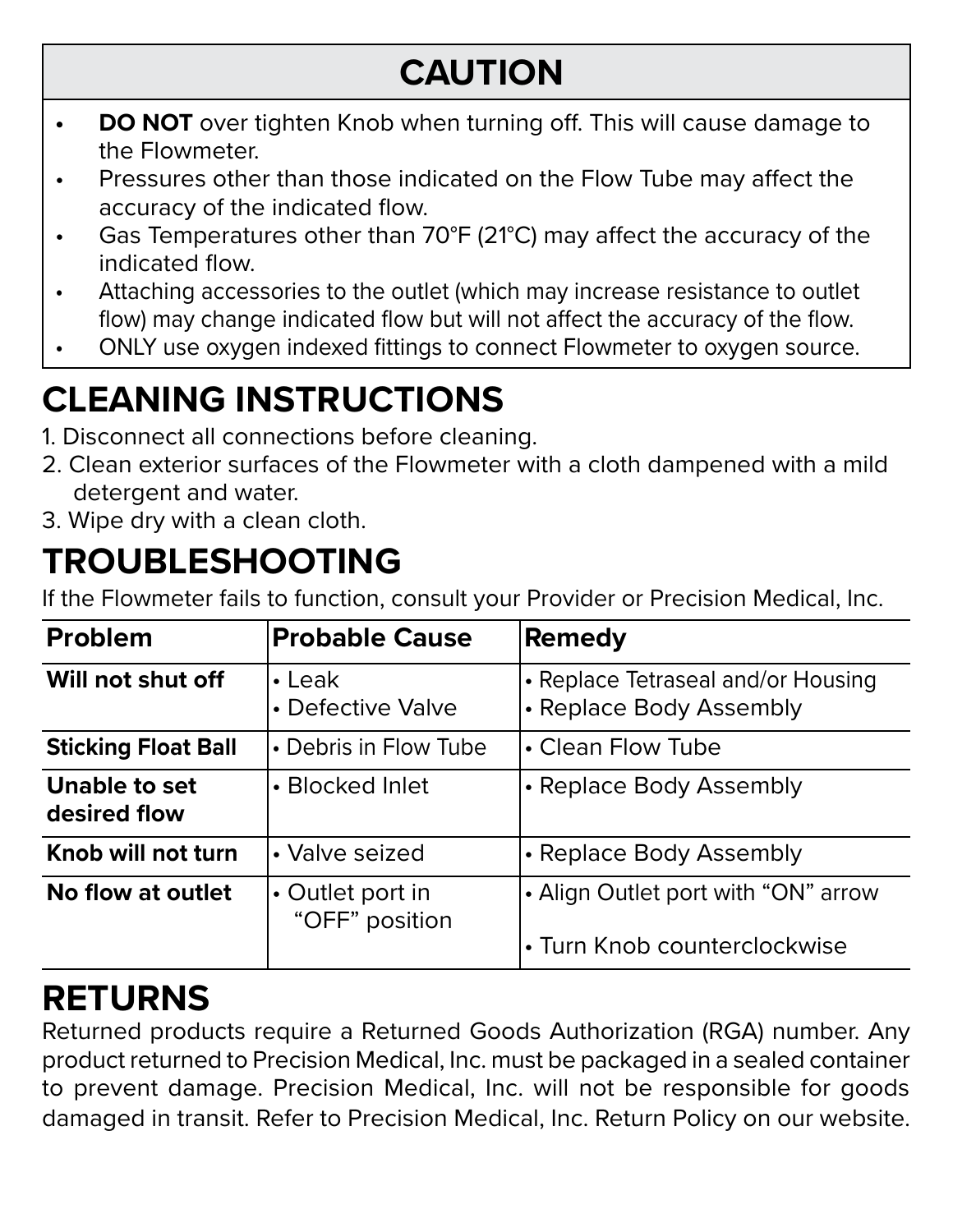



300 Held Drive Northampton PA 18067, USA

www.precisionmedical.com T: (+001) 610-262-6090 • F: (+001) 610-262-6080

*ISO 13485 Certified*

**For Declaration of Conformity and Replacement Parts, refer to the Oxygen Select Flowmeter product page on our website.**

EC REP

Emergo Europe B.V. Prinsessegracht 20 2514 AP The Hague The Netherlands Phone: +31 (0) 70.345.8570 Fax: +31 (0) 70.346.7299